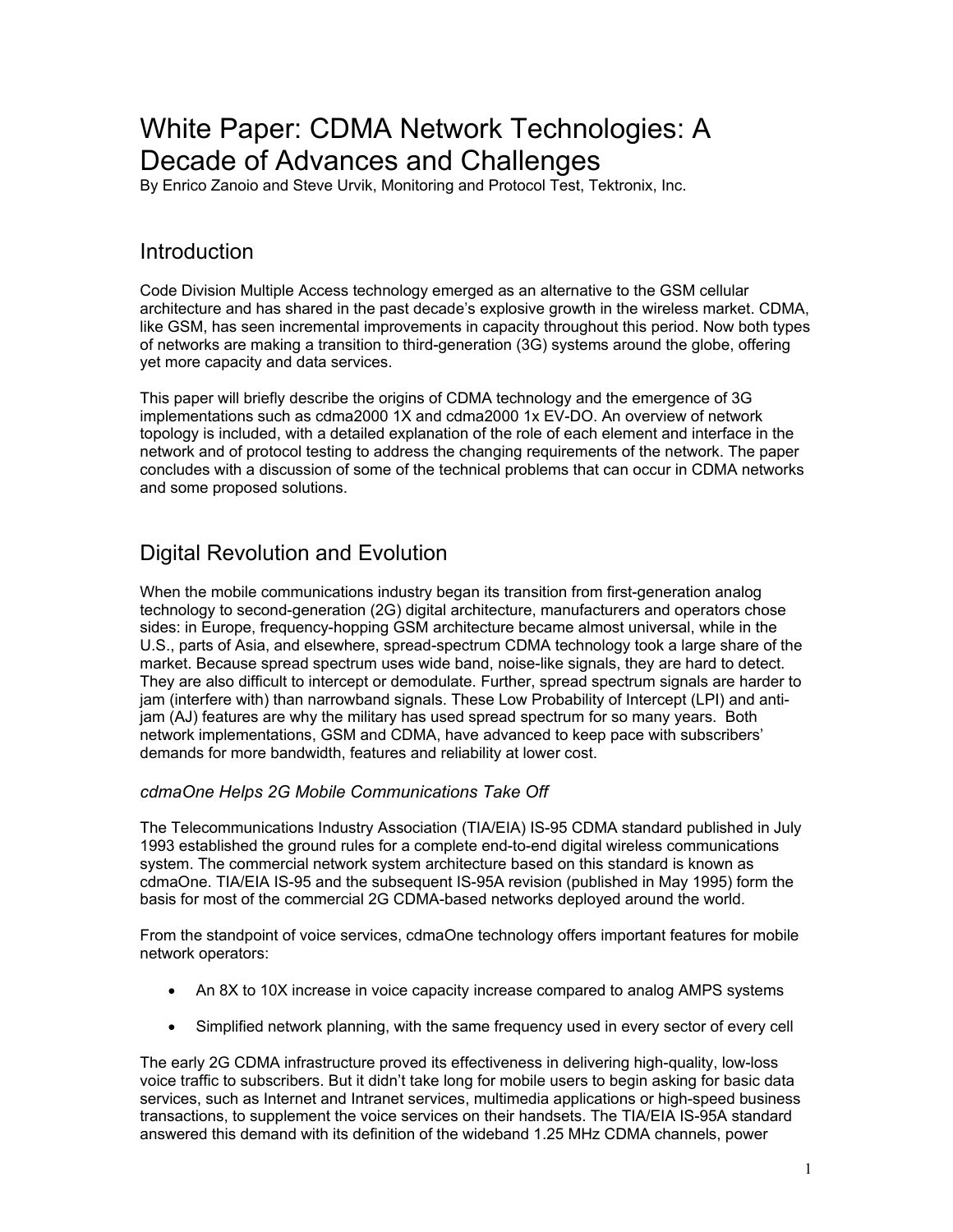control, call processing, hand-offs and registration techniques for system operation. TIA/EIA IS-95A brought true circuit-switched data services to CDMA subscribers; however, these were limited to a maximum speed of 14.4 Kbps per user.

A second round of revisions to the original specification produced the TIA/EIA IS-95B standard. This new development gave subscribers packet-switched data services at speeds up to 64 Kbps per subscriber in addition to the existing voice services. With this increased data rate, TIA/EIA IS-95B-compliant networks qualify as 2.5G CDMA technology.

#### *cdma2000 Takes the Next Step*

The transition to 3G networks, still underway, began with a profusion of newly proposed standards. Some were designed to build on GSM infrastructures and others emerged directly from CDMA technology. Ultimately the ITU took a position on the matter, defining an IMT-2000 standard that encompassed five different radio interfaces including cdma2000. Note that all of the IMT-2000 protocols use spread-spectrum techniques, which has implications about network installation, operation and maintenance.

The ITU defines a 3G network as one that delivers, among other capabilities, improved system capacity and spectrum efficiency versus 2G systems. It supports data services at transmission rates of at least 144 Kbps in mobile (moving) environments and at least 2 Mbps in fixed (indoor) environments. The cdma2000 architecture meets these objectives and includes several implementations that an operator can select to best serve a transition strategy based on competitive concerns, existing infrastructures, cost, and other variables.

Among these implementations are cdma2000 1X and cdma2000 1xEV:

- cdma2000 1X doubles the voice capacity of cdmaOne networks, delivering peak data rates of 307 Kbps per subscriber in a mobile environment.
- cdma2000 1xEV includes two variants, both backward compatible with cdma2000 1X and cdmaOne technologies.
	- $\circ$  cdma2000 1xEV-DO (Data Only), capable of delivering data multimedia services such as MP3 transfers and video-conferencing at peak data rates of 2.4 Mbps per subscriber in a mobile environment;
	- o cdma2000 1xEV-DV (Data Voice), capable of delivering integrated voice and simultaneous data multimedia services at peak data rates of 3.09 Mbps per subscriber.

### A Network Structure Designed for Packetized Communication

Figure 1 illustrates a simplified cdma2000 1X network, showing both the telephony (ANSI-41) and data structures. Refer to Figure 1 for the following discussion.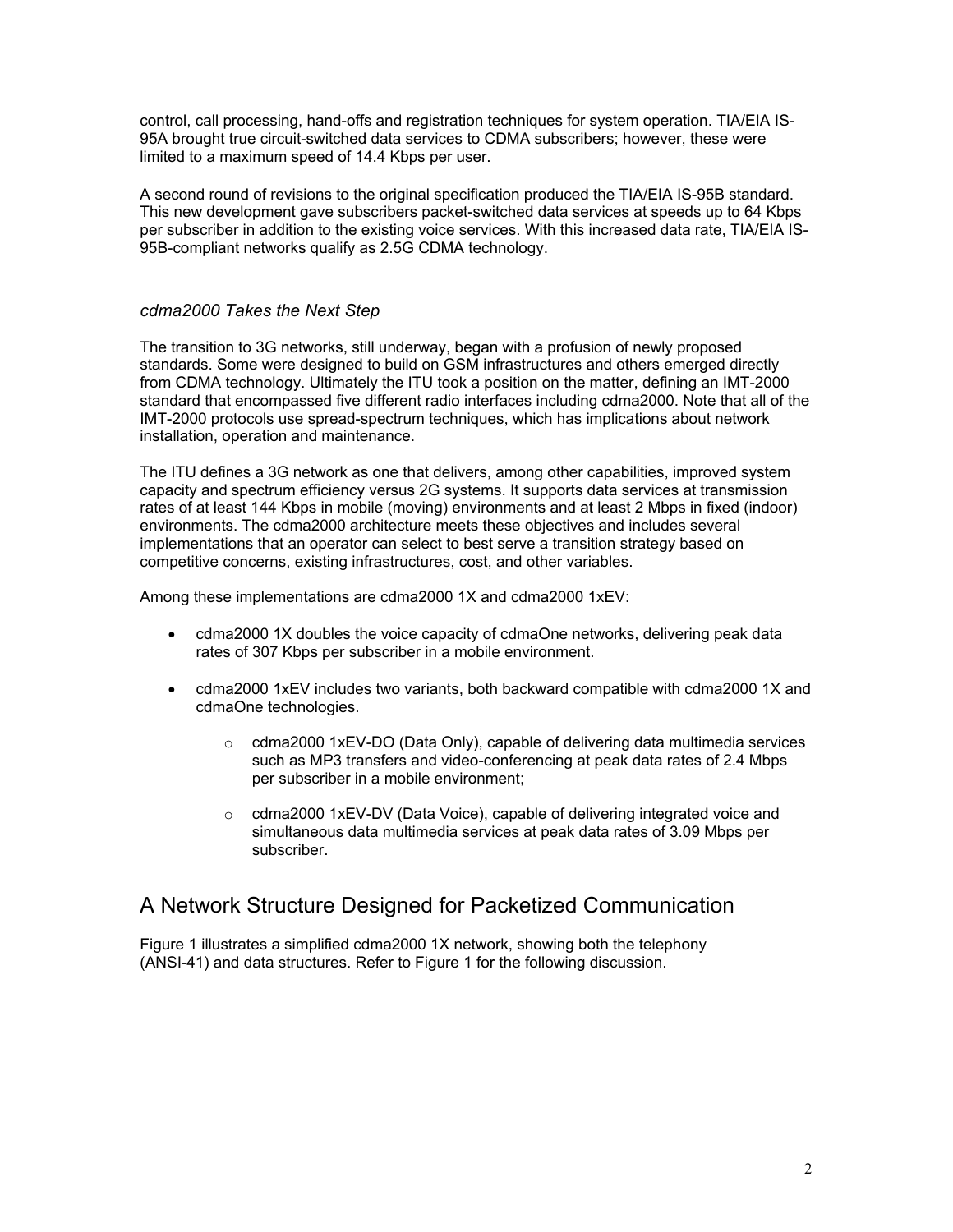

#### Figure 1: The structure of a CDMA network

#### *The Mobile Station (MS)*

In a cdma2000 1X network, the mobile station—the subscriber's handset—functions as a mobile IP client.

The mobile station interacts with the Access Network to obtain appropriate radio resources for the exchange of packets, and it keeps track of the status of radio resources (e.g. active, stand-by, dormant). It accepts buffer packets from the mobile host when radio resources are not in place or are insufficient to support the flow to the network.

Upon power-up, the mobile station automatically registers with the Home Location Register (HLR) in order to:

- Authenticate the mobile for the environment of the accessed network
- Provide the HLR with the mobile's current location
- Provide the Serving Mobile Switching Centre (MSC-S) with the mobile's permitted feature set

After successfully registering with the HLR, the mobile is ready to place voice and data calls. These may take either of two forms, circuit-switched data (CSD) or packet-switched data (PSD), depending on the mobile's own compliance (or lack thereof) with the IS-2000 standard. This document defines protocols for several critical CDMA interfaces pertaining to packet transmission, namely A1, A7, A9, and A11.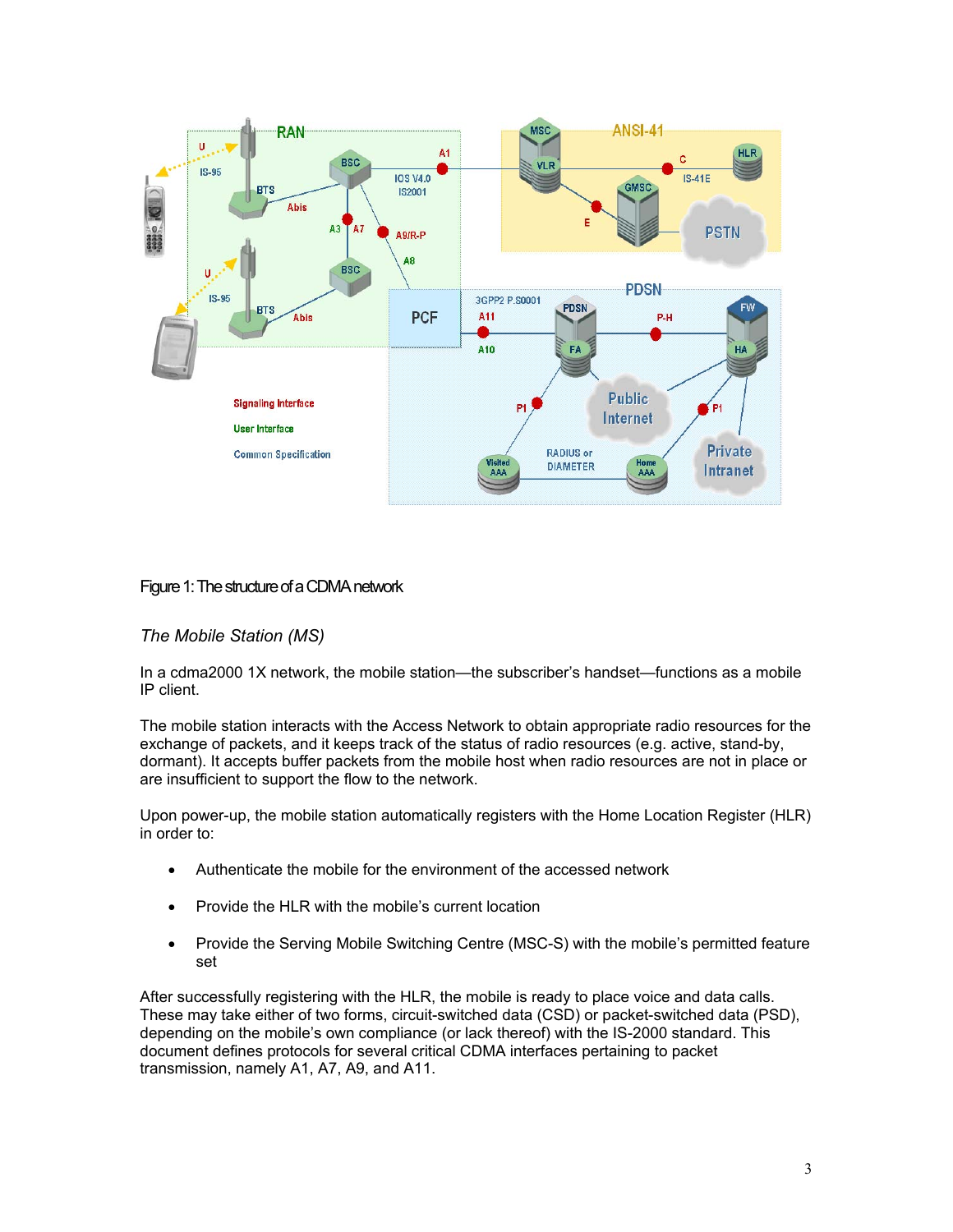Mobile Stations must comply with IS-2000 standards to initiate a packet data session using the 1xRTT<sup>1</sup> network. Mobile stations having only IS-95 capabilities are limited to CSD, while IS-2000 terminals can select either the PSD or CSD. Parameters forwarded by the terminal over the air link (AL) to the network will determine the type of service requested.

Circuit-switched data has a maximum rate of 19.2 Kbps and is delivered over traditional TDM circuits. This service allows users to select the point of attachment into a data network using ordinary dialled digits.

Packet-switched data service has a maximum data rate of 144 Kbps. For each data session a Point-to-Point Protocol (PPP) session is created between the mobile station and the Packet Data Serving Node (PDSN). IP address assignment for each mobile can be provided by either the PDSN or a Dynamic Host Configuration Protocol (DHCP) server via a Home Agent (HA).

#### *The Radio Access Network (RAN)*

The Radio Access Network is the mobile subscriber's entry point for communicating either data or voice content. It consists of:

- The air link
- The cell site tower/antenna and the cable connection to the Base Station Transceiver Subsystem (Um)
- The Base Station Transceiver Subsystem (BTS)
- The communications path from the Base Station Transceiver Subsystem to the base station controller (Abis)
- The Base Station Controller (BSC)
- The Packet Control Function (PCF)

The RAN has a number of responsibilities that impact the network's delivery of packet services in particular. The RAN must map the mobile client identifier reference to a unique link layer identifier used to communicate with the PDSN, validate the mobile station for access service, and maintain the established transmission links.

The **Base Station Transceiver Subsystem** (BTS) controls the activities of the air link and acts as the interface between the network and the mobile. RF resources such as frequency assignments, sector separation and transmit power control are managed at the BTS. In addition, the BTS manages the back-haul from the cell site to the Base Station Controller (BSC) to minimize any delays between these two elements. Normally a BTS connects to the BSC through un-channelized T1 facilities or direct cables in co-located equipment. The protocols used within this facility are proprietary and are based on High-level Data Link Control (HDLC).

The **Base Station Controller** (BSC) routes voice- and circuit-switched data messages between the cell sites and the MSC. It also bears responsibility for mobility management: it controls and directs handoffs from one cell site to another as needed. It connects to each MTX using channelized T1 lines for voice and circuit switched data; and to un-channelized T1 lines for signalling and control messages to the PDSN using the 10BaseT Ethernet protocol.

The **Packet Control Function** (PCF) routes IP packet data between the mobile station within the cell sites and the Packet Data Serving Node (PDSN). During packet data sessions, it will assign available supplemental channels as needed to comply with the services requested by the mobile and paid for by the subscribers.

 $\overline{\phantom{a}}$ <sup>1</sup> A network that provides a "1x chip rate of 1.2288 Mcps for Radio Transmission Technology."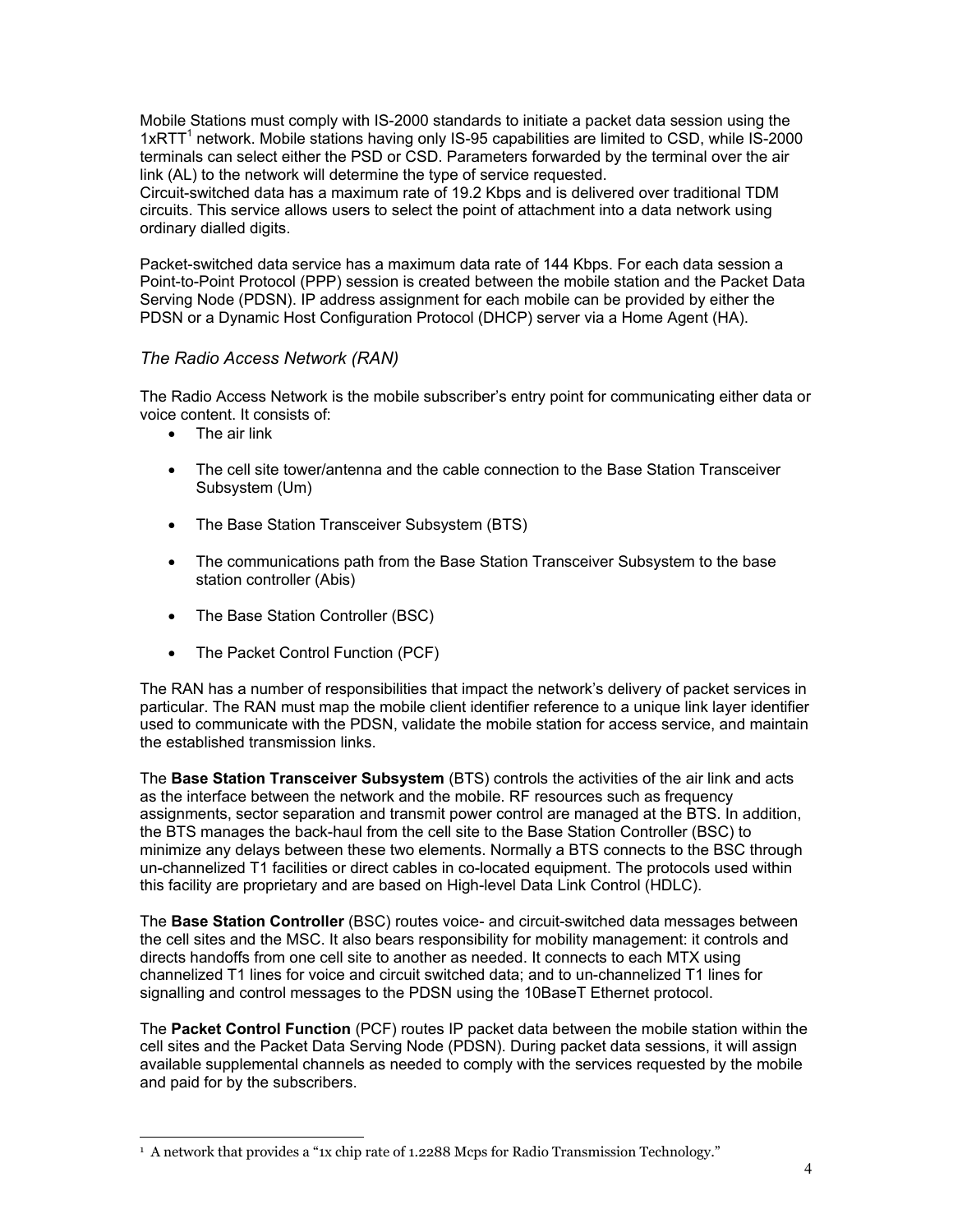The PCF maintains a "reachable" state for between the RN and the mobile station, ensuring a consistent link for packets; buffers packets arriving from the PDSN when radio resources are not in place or insufficient to support the flow from the PDSN; and relays packets between the MS and the PDSN.

# The Core Network's Role in the CDMA Infrastructure

### *The Packet Data Serving Node / Foreign Agent (PDSN/FA)*

The PDSN/FA is the gateway from the RAN into the public and/or private packet networks. In a simple IP network, the PDSN acts as a standalone Network Access Server (NAS), while in a mobile IP network it can be configured as a Home Agent (HA) or a Foreign Agent (FA).

The PDSN does the following activities:

- Manage the radio-packet interface between the BSS (Base Station Subsystem =  $BTS +$ BSC) and the IP network by establishing, maintaining and terminating link layer to the mobile client
- Terminate the PPP session initiated by the subscriber
- Provide an IP address for the subscriber (either from an internal pool or through a DHCP server or through an AAA server; see below)
- Perform packet routing to external packet data networks or packet routing to the HA which optionally can be via secure tunnels
- Collect and forward packet billing data
- Actively manage subscriber services based on the profile information received from the SCS server of the AAA server
- Authenticate users locally, or forward authentication requests to the AAA server

#### *The AAA Server*

The AAA (Authentication, Authorization, and Accounting) server is used to authenticate and authorize users for network access and to store subscriber usage statistics for billing and invoicing.

#### *The Home Agent*

The Home Agent (HA) supports seamless data roaming into other networks that support 1xRTT. The HA provides an anchor IP address for the mobile and forwards any mobile-bound traffic to the appropriate network for delivery to the handset. It also maintains user registration, redirects packets to the PDSN and (optionally) tunnels securely to the PDSN. Lastly, the HA supports dynamic assignment of users from the AAA and (again optionally) assigns dynamic home addresses.

# Detecting and Solving Some Common Problems in cdma2000 1X **Networks**

All of the features and capacities embodied in the modern 3G mobile network make for a complex system with many modes, nodes, elements, interfaces, and protocols. Problems, when they arise,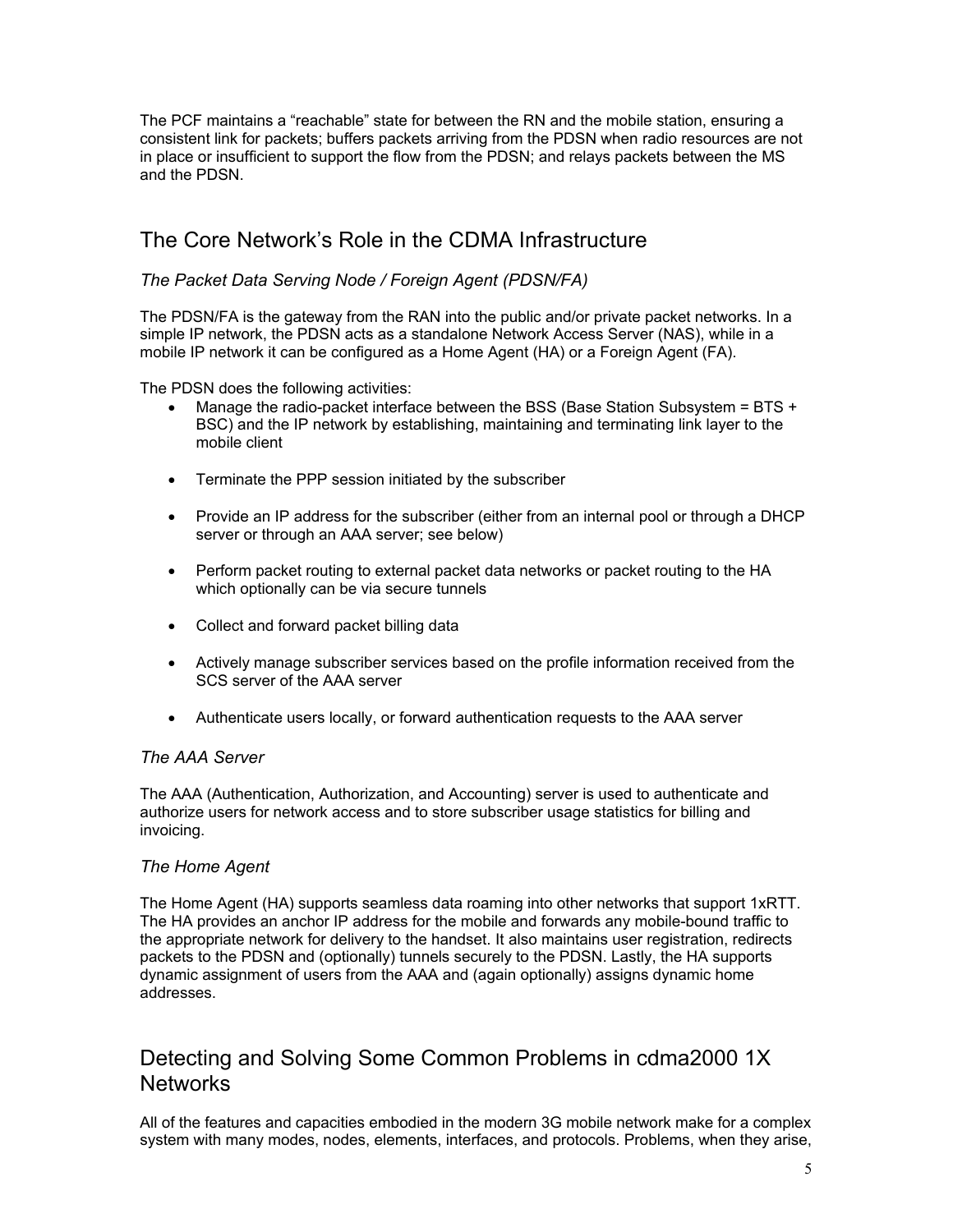may have their origins in either hardware or software. As mobile Internet connectivity becomes common, the challenge of maintaining uninterrupted data transactions will require new, more powerful monitoring solutions and procedures, among other things. In this section, we will examine some common problems that can occur in cdma2000 1X networks.

#### *Failure in Mobile Initiated Packet Data Call Set-up and Mobile IP Registration*

In order to obtain packet data services, the mobile performs registration with the serving wireless network on the A1 interface and then with the packet network on the A10/A11 interface. The mobile sends an Origination Message to the BS that includes the packet data service option. This results in assignment of the traffic channel, establishment of the A10 connection, establishment of the link layer (PPP) and for the case where Mobile IP is used by the terminal, Mobile IP registration with the serving packet network.

User data traffic can now be passed over the A10 connection encapsulated within GRE frames. The PCF periodically re-registers with the selected PDSN by sending the A11-Registration Request message before the A10 connection Lifetime expires.



#### Figure 2: Setting up a cdma2000 1X mobile data call

A successful call set-up scenario is illustrated in Figure 2. This standard message sequence chart outlines a series of steps, summarized in items 1-12 to follow. Note that this explanation bypasses the radio reception/transmission activities of the BTS, concentrating instead on the protocol functions that begin with the Origination dialogue between the mobile and the BSC.

- 1. To register for packet data services, the mobile sends an Origination Message over the Access Channel to the BSS
- 2. The BS acknowledges the receipt of the Origination Message, returning a Base Station Ack Order to the mobile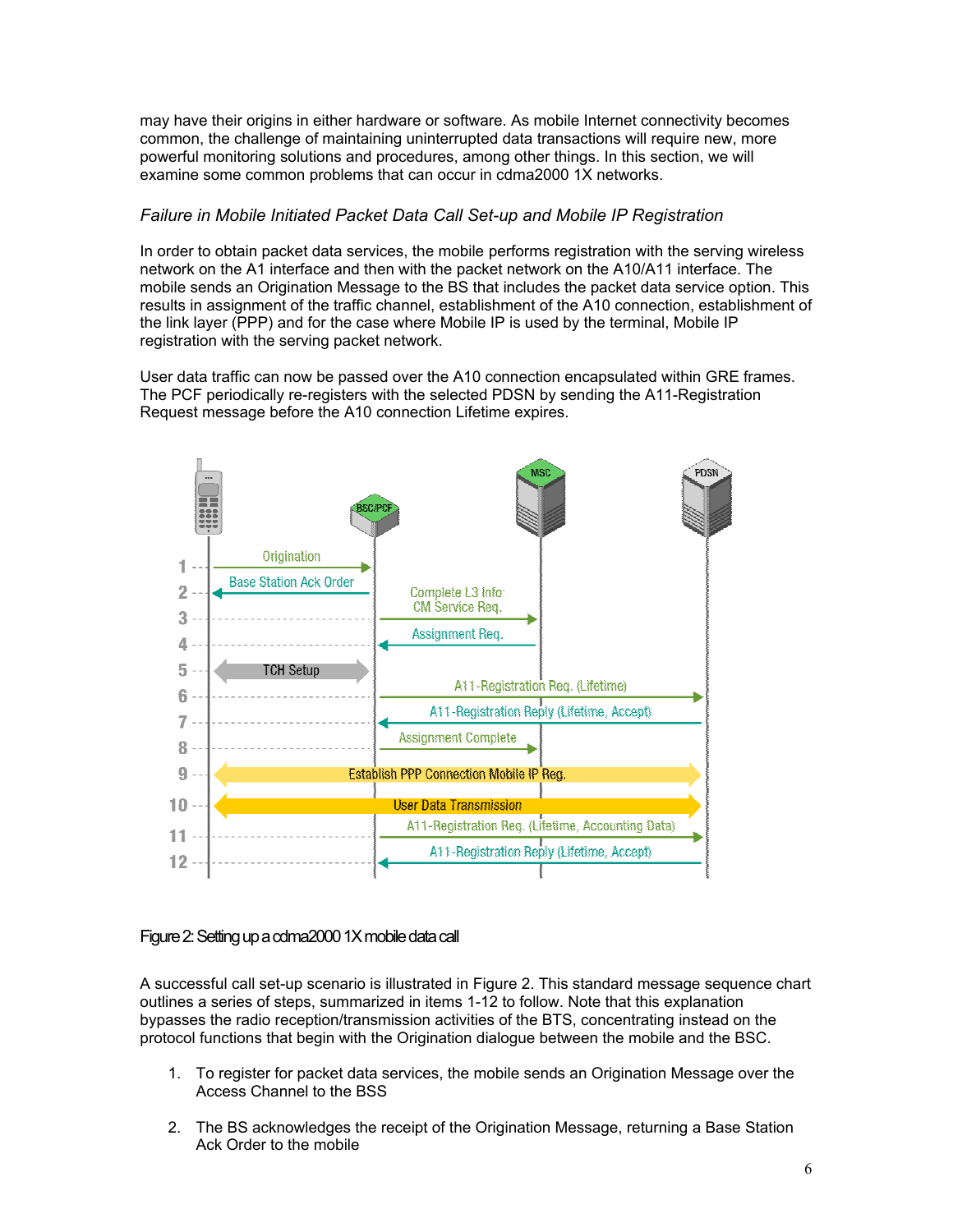- 3. The BS constructs a CM Service Request message and sends the message to the MSC.
- 4. The MSC sends an Assignment Request message to the BSS requesting assignment of radio resources. No terrestrial circuit between the MSC and the BS is assigned to the packet data call.
- 5. The BS and the mobile perform radio resource set-up procedures.

The PCF recognizes that no A10 connection associated with this mobile is available and selects a PDSN for this data call.

- 6. The PCF sends an A11-Registration Request message to the selected PDSN.
- 7. The A11-Registration Request is validated and the PDSN accepts the connection by returning an A11-Registration Reply message.

Both the PDSN and the PCF create a binding record for the A10 connection.

- 8. After the radio link and A10 connection are set-up, the BS sends an Assignment Complete message to the MSC
- 9. The mobile and the PDSN establish the link layer (PPP) connection and then perform the MIP registration procedures over the link layer (PPP) connection.
- 10. After completion of MIP registration, the mobile can send/receive data via GRE framing over the A10 connection.
- 11. The PCF periodically sends an A11-Registration Request message for refreshing registration for the A10 connection.
- 12. For a validated A11-Registration Request, the PDSN returns an A11-Registration Reply message.

Both the PDSN and the PCF update the A10 connection binding record.

This necessarily complex process can be the source of some problems that affect service and quality. A rigorous monitoring scheme involving simultaneous observation of the A1 interface and the A10/A11 interface is the best way to detect and correct errors early. Here, a multi-interface call-trace application is especially productive, since it can trace and group all of the procedures related to the activity of each single subscriber in a CDMA network, even as the procedures evolve over multiple interfaces.

Within the call set-up process, an error in any element or procedural step can inhibit the remaining steps. For example, suppose that the MSC does not respond to the CM Service Request message (Step 3 in Figure 2) sent by the BSC/PCF over the A1 interface. This is sometimes caused by internal MSC problems. If this prevents the CM Service Request from reaching completion, the BSC/PCF cannot assign radio resources to the mobile station, in turn preventing establishment of the connection. The user finds it impossible to make a data call—a service for which he or she has paid a premium.

Before a specific timer expires, the PCF sends periodically A11-Registration Request message (Step 11) to refresh the registration for the A10 connection. For a validated A11-Registration Request, the PDSN returns an A11-Registration Reply message (Step 12). Here again, internal problems in the PDSN can cause it to respond late or not at all. As a result the process of establishing or maintaining the connection cannot continue. The user is once again unable to make a data call.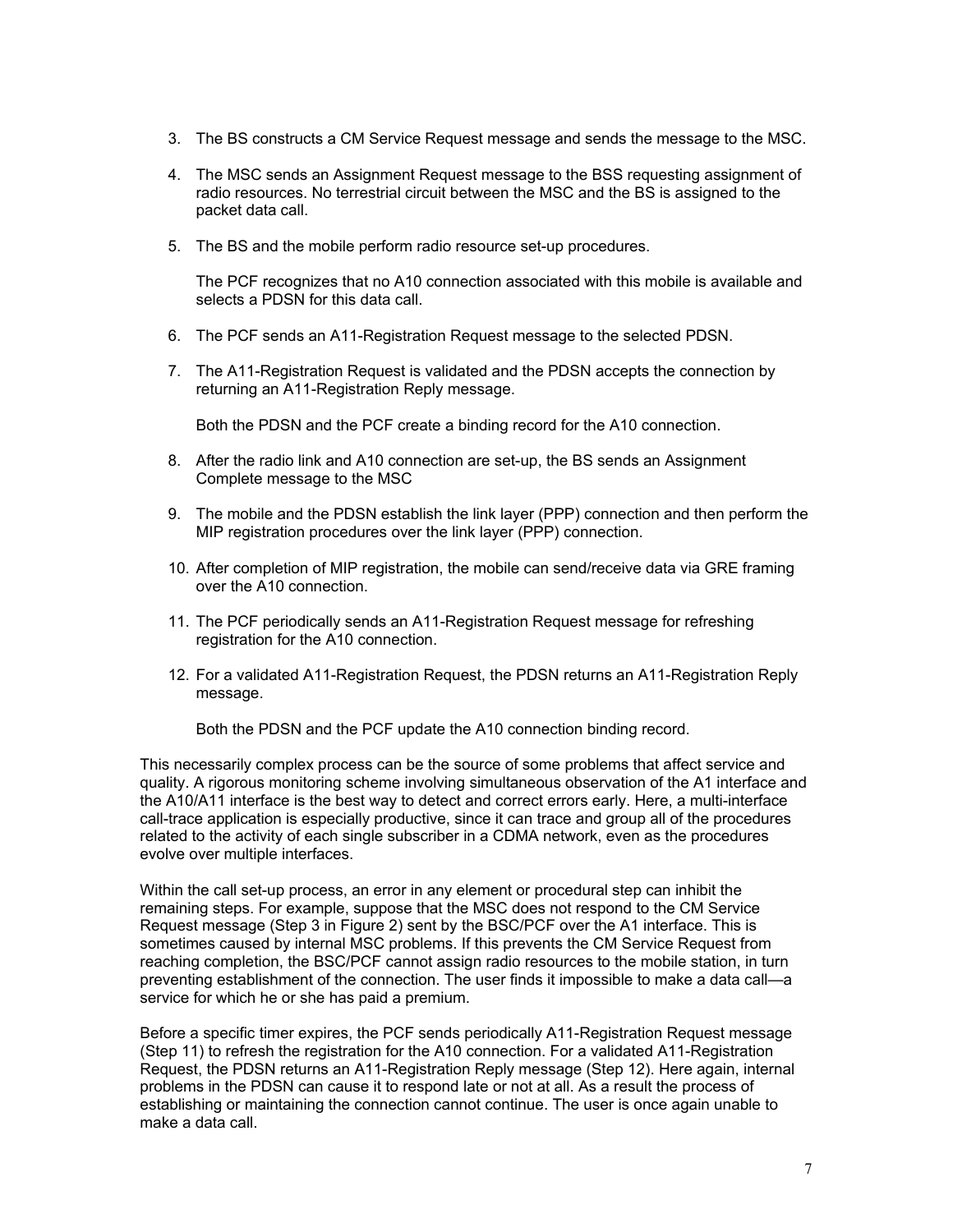In both cases, a protocol analyzer connected to the A1 and A10/A11 interfaces can help track down the problem. The call trace application can distinguish the origin of messages and detect any failure to respond. This makes it easy to pinpoint the MSC and the PDSN, respectively in these examples.

#### *Inefficiency in User Data Packet Transmission*

Frequently in a cdma2000 network the TCP user-plane packets have a small Window Size. This implies that end-to-end TCP connections are not stable. The more TCP packets lost in the network and not acknowledged, the smaller the Window Size, with the result that more TCP connections are dropped and re-established. The small TCP Window Size is a by-product of the soft-start mechanism built into the TCP protocol.

To characterize this problem, it is necessary to capture the TCP/IP user plane packets flowing on the GRE tunnels on the A10 interface. Protocol filtering allows the tool to home in on just the data or interest. By applying different types of filtering with increasing level of details, it is possible to "drill down" and isolate the root cause of the shrinking TCP packet Window Size.

#### *Routing Loops of User Data Packets in the Core Network*

"Tunnel router loops" are another class of cdma2000 network problems that can degrade the quality of service for subscribers. The problem is caused by misconfiguration in the PDSN routers. It can be detected by acquiring and analyzing IP traffic on the P-H interface (see Figure 1).

To understand tunnel router loops, imagine a subscriber surfing the Web (WWW) with a laptop connected to a cdma2000 handset. Packets addressed to go to a specific HTTP proxy are routed (after passing through the PCF) from the PDSN/FA (Foreign Agent) to the Home Agent (HA) for de-tunneling.

With certain incorrect internal routing configurations, packets destined for Port 80 WWW are not de-tunnelled by the HA. Instead, they are sent back downstream toward the PDSN/FA. As a result, multiple packets travel on the same network segment with the same packet ID, wasting precious bandwidth—and not reaching the intended destination. In addition, for each repetitive hop a packet takes between the PDSN/FA and HA nodes, the IP Time To Live (TTL) field is decremented. If the packet is stuck in a router loop, the TTL eventually decrements all the way to zero and the packet is discarded by the network nodes. "Lost" packets must be retransmitted, leading to excessive packet retransmission overhead and reduced throughput.

As in the earlier examples, the solution is to use protocol filtering to capture IP packets on the P-H interface. Browsing through the captured data by applying increasingly fine levels of filtering, it is possible to see the repeating packets and resolve the problem.

#### *Duplication of IP traffic*

PDSN configuration problems can give rise to other types of problems in addition to tunnel loops. One common issue is associating the PDSN´s logical IP addresses with more than one physical MAC address. When this occurs, more than one hardware card has the same IP address. All traffic sent to that IP address goes to two different hardware entities and receives responses from both. This effectively doubles the amount of IP traffic associated with that single IP address on that segment. Once again, protocol filtering capabilities are required for effective troubleshooting. A protocol analyzer should capture IP packets travelling to a specific IP destination address via the P-H interface. Browsing through the data and using filtering to successively narrow down the inquiry, the nature of the problem (the duplicated address) soon becomes apparent.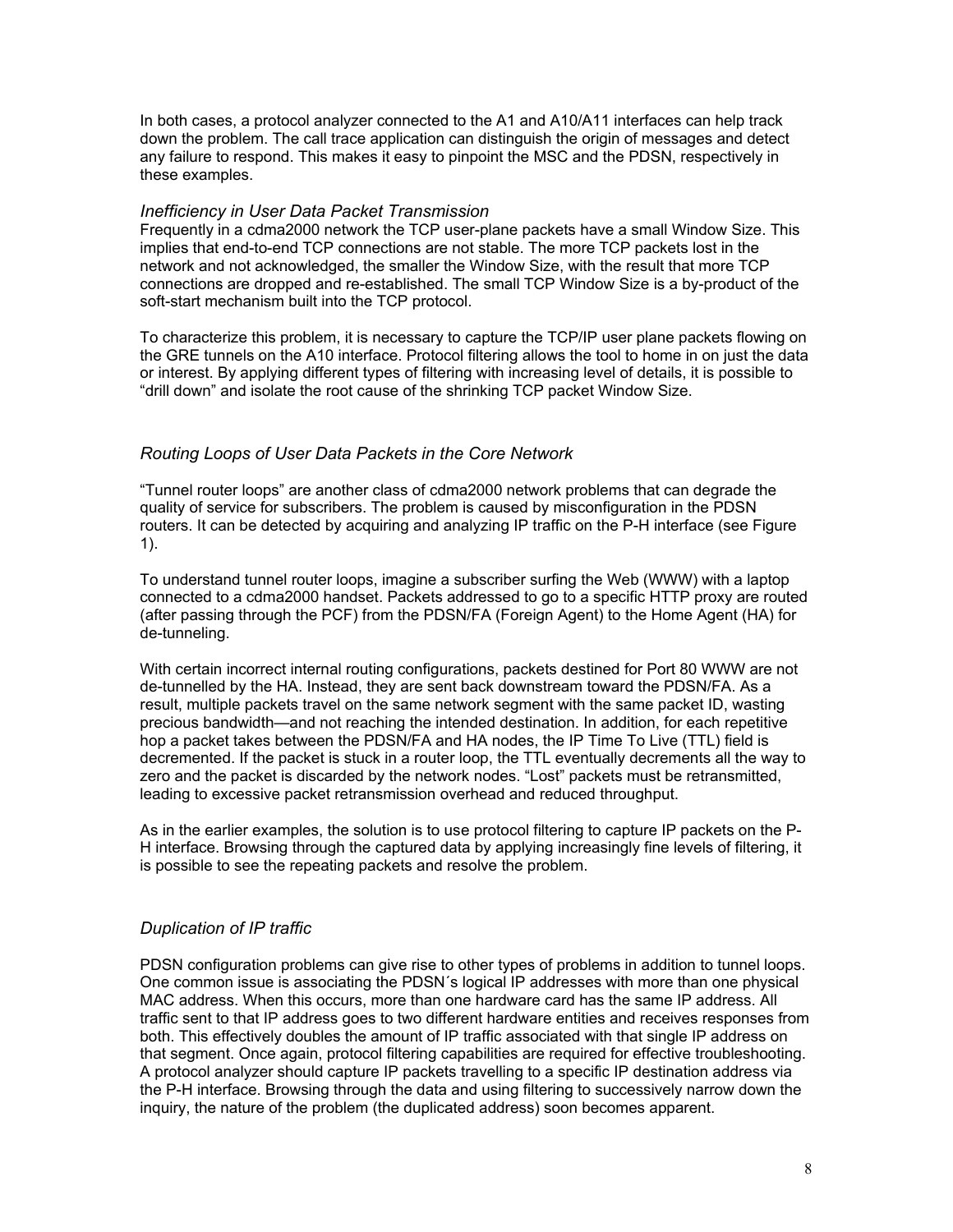#### *Routing problems in the Core Network*

Sometimes internal problems can cause PDSN routers to go offline and come back online after a period of time. This can happen frequently and continuously in a cdma2000 core data network. When a router first comes online its routing table are not optimized. It takes time for the built-in OSPF (Open Shortest Path First) routing algorithm to learn the best way to route packets depending on adjacent available routers. Until the routing tables are optimized, there will be degradation in quality of service.

By capturing IP packets on the P-H interface with a protocol analyzer and applying filters on the OSPF routing messages, changes in designated router and changes in neighbours of a router can be easily identified. Using intelligent and detailed filtering capability on OSPF messages and information elements within these messages identifying routing problems on an IP network becomes an easy task.

### **Conclusion**

CDMA infrastructure is widespread and sure to form the basis for broad penetration of CDMA networks. cdma2000 and other 3G technologies bring telecommunications into the packetswitched domain, adding a host of new services and network complexities in the process.

Troubleshooting activities now require an understanding of both traditional "telecom" concepts related to the circuit-switched domain and new "datacom" concepts related to the packet switched-domain. Network operation and maintenance personnel must refine their processes to meet complex new troubleshooting challenges. These range from misconfiguration problems to duplicated IP addresses and more. Protocol analysis tools can play a bigger role than ever in keeping a network running efficiently. Features such as multi-interface call tracing and protocol filtering will become critical to the job of maintenance.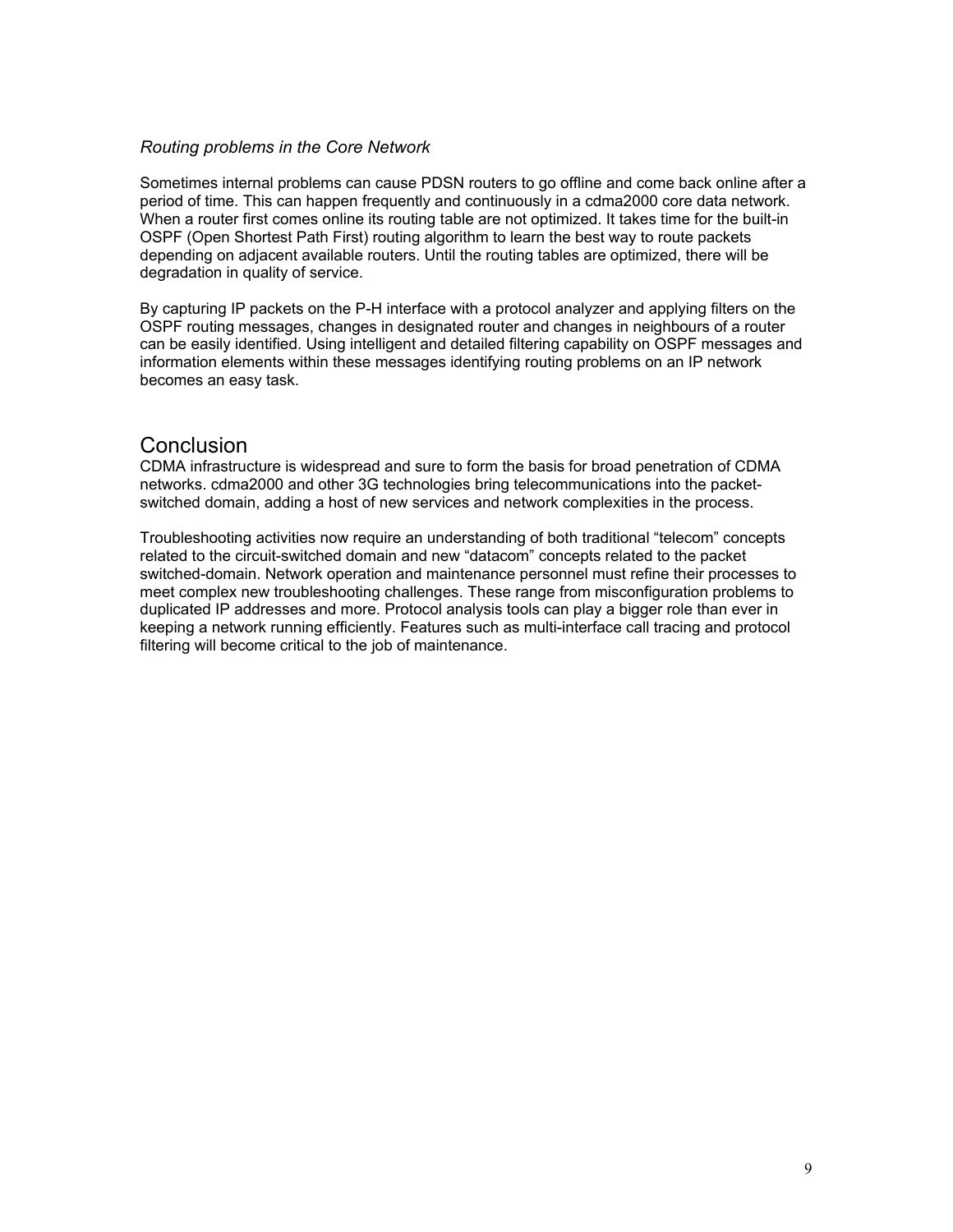### *Acronyms*

| AAA              | Authentication, Authorization, and Accounting                               |
|------------------|-----------------------------------------------------------------------------|
| AAL <sub>5</sub> | ATM Adaptation Layer Type 5                                                 |
| <b>ANSI-41</b>   | American National Standard Institute                                        |
| <b>ATM</b>       | Asynchronous Transfer Mode                                                  |
| <b>BSC</b>       | <b>Base Station Controller</b>                                              |
| <b>BSS</b>       | <b>Base Station Sub-system</b>                                              |
| <b>BSSAP</b>     | <b>BSS Application Part</b>                                                 |
| <b>BTS</b>       | <b>Base Transmission System</b>                                             |
| <b>CDMA</b>      | <b>Code-Division Multiple Access</b>                                        |
| <b>DHCP</b>      | <b>Dynamic Host Configuration Protocol</b>                                  |
| FA               | Foreign Agent                                                               |
| FR.              | <b>Frame Relay</b>                                                          |
| <b>FW</b>        | Fire Wall                                                                   |
| <b>GRE</b>       | <b>Generic Routing Encapsulation</b>                                        |
| HA               | Home Agent                                                                  |
| <b>HDLC</b>      | High-level Data Link Control                                                |
| <b>HLR</b>       | Home Location Register                                                      |
| <b>IKE</b>       | Internet Key Exchange                                                       |
| IOS4.0           | Inter-operability Specification Version 4.0, also see IS2001                |
| IP               | <b>Internet Protocol</b>                                                    |
| IPv4             | IP Version 4                                                                |
| IP <sub>v6</sub> | IP Version 6                                                                |
| <b>IPsec</b>     | <b>IP Security</b>                                                          |
| <b>IS2001</b>    | Interim Standard 2001: Defines Protocols for A1, A7, A9, A11-Interfaces for |
| <b>CDMA</b>      |                                                                             |
| <b>IS-41e</b>    | Interim Standard 41: Defines Protocols for D-Interface for CDMA             |
| $IS-95$          | Interim Standard 95: Defines Protocols for U-Interface for CDMA             |
| IWF              | Inter-Working Function                                                      |
| <b>LAC</b>       | <b>Link Access Control</b>                                                  |
| M3UA             | MTP 3 User Adaptation                                                       |
| <b>MAC</b>       | <b>Medium Access Control</b>                                                |
| <b>MAP</b>       | <b>Mobile Application Part</b>                                              |
| MIP              | Mobile IP                                                                   |
| МS               | <b>Mobile Station</b>                                                       |
| <b>MSC</b>       | Mobile Switching Center                                                     |
| MTP-Adapt        | Message Transfer Part Adapter                                               |
| P.S0001          | Specification for Wireless IP based protocols                               |
| <b>PCF</b>       | <b>Packet Control Function</b>                                              |
| <b>PDSN</b>      | Packet Data Serving Node                                                    |
| PL               | <b>Physical Layer</b>                                                       |
| <b>PPP</b>       | Point-to-Point Protocol                                                     |
| <b>PSTN</b>      | Public Switched Telephone Network                                           |
| <b>RADIUS</b>    | Remote Authentication Dial In User Service                                  |
| <b>RAN</b>       | <b>Radio Access Network</b>                                                 |
| <b>SCCP</b>      | <b>Signaling Connection Control Part</b>                                    |